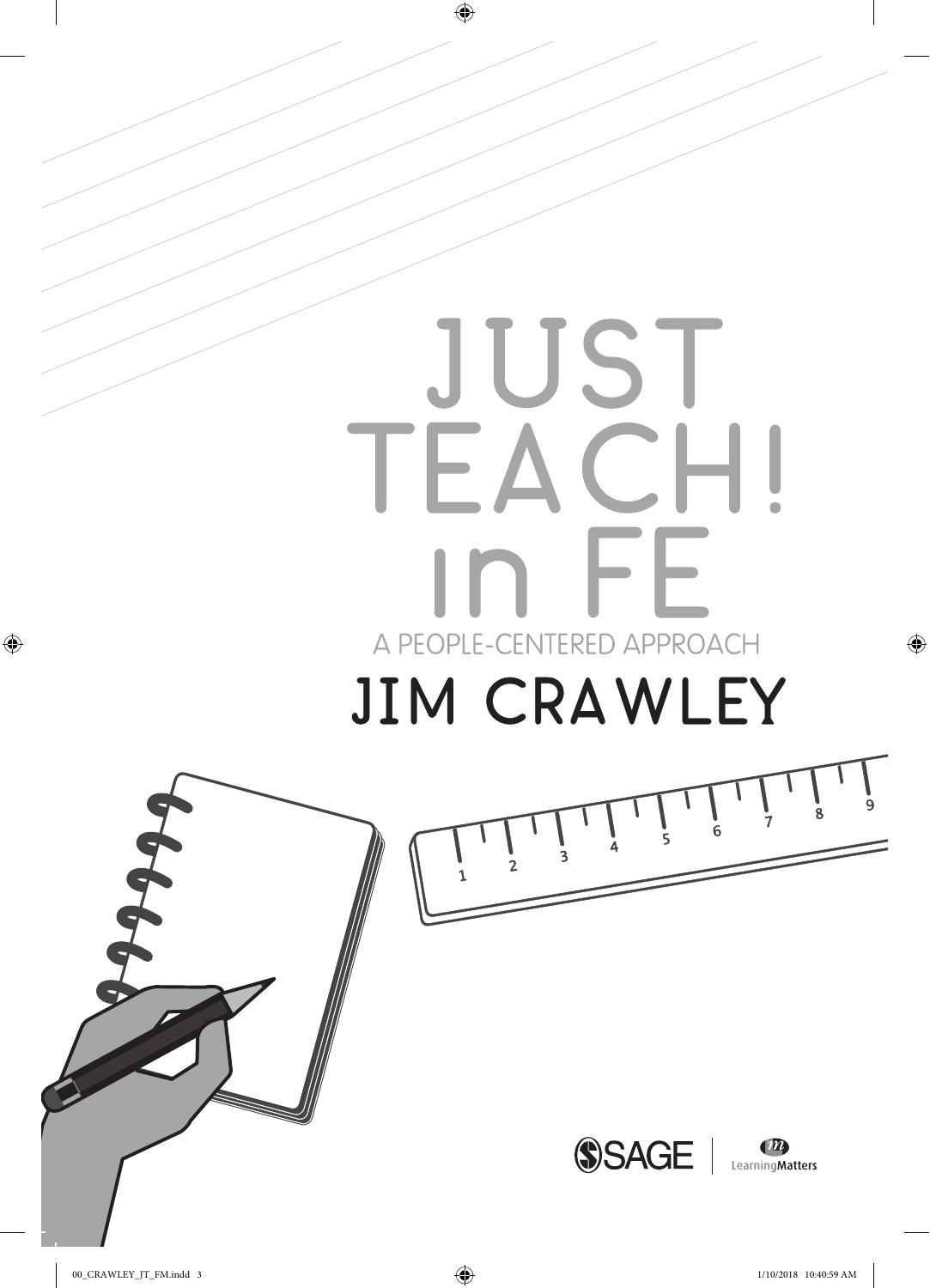



Learning Matters An imprint of SAGE Publications Ltd 1 Oliver's Yard 55 City Road London EC1Y 1SP

SAGE Publications Inc. 2455 Teller Road Thousand Oaks, California 91320

SAGE Publications India Pvt Ltd B 1/I 1 Mohan Cooperative Industrial Area Mathura Road New Delhi 110 044

SAGE Publications Asia-Pacific Pte Ltd 3 Church Street #10-04 Samsung Hub Singapore 049483

First published in 2018 by Learning Matters Ltd

Jim Crawley

 $\bm \Theta$ 

Apart from any fair dealing for the purposes of research or private study, or criticism or review, as permitted under the Copyright, Designs and Patents Act, 1988, this publication may be reproduced, stored or transmitted in any form, or by any means, only with the prior permission in writing of the publishers, or in the case of reprographic reproduction, in accordance with the terms of licences issued by the Copyright Licensing Agency. Enquiries concerning reproduction outside those terms should be sent to the publishers.

Editor: Amy Thornton Copy Editor: Fabienne Gray Proof reader: Brian McDowell Production Controller: Chris Marke Project Management: Deer Park Productions Marketing Manager: Lorna Patkai Cover design: Wendy Scott Typeset by: C&M Digitals (P) Ltd, Chennai, India Printed and bound in the UK

**Library of Congress Control Number: 2017957601**

#### **British Library Cataloguing in Publication Data**

A catalogue record for this book is available from the British Library.

ISBN 978-1-5264-2475-4 (pbk) ISBN 978-1-5264-2474-7

At SAGE we take sustainability seriously. Most of our products are printed in the UK using FSC papers and boards. When we print overseas we ensure sustainable papers are used as measured by the PREPS grading system. We undertake an annual audit to monitor our sustainability.

⊕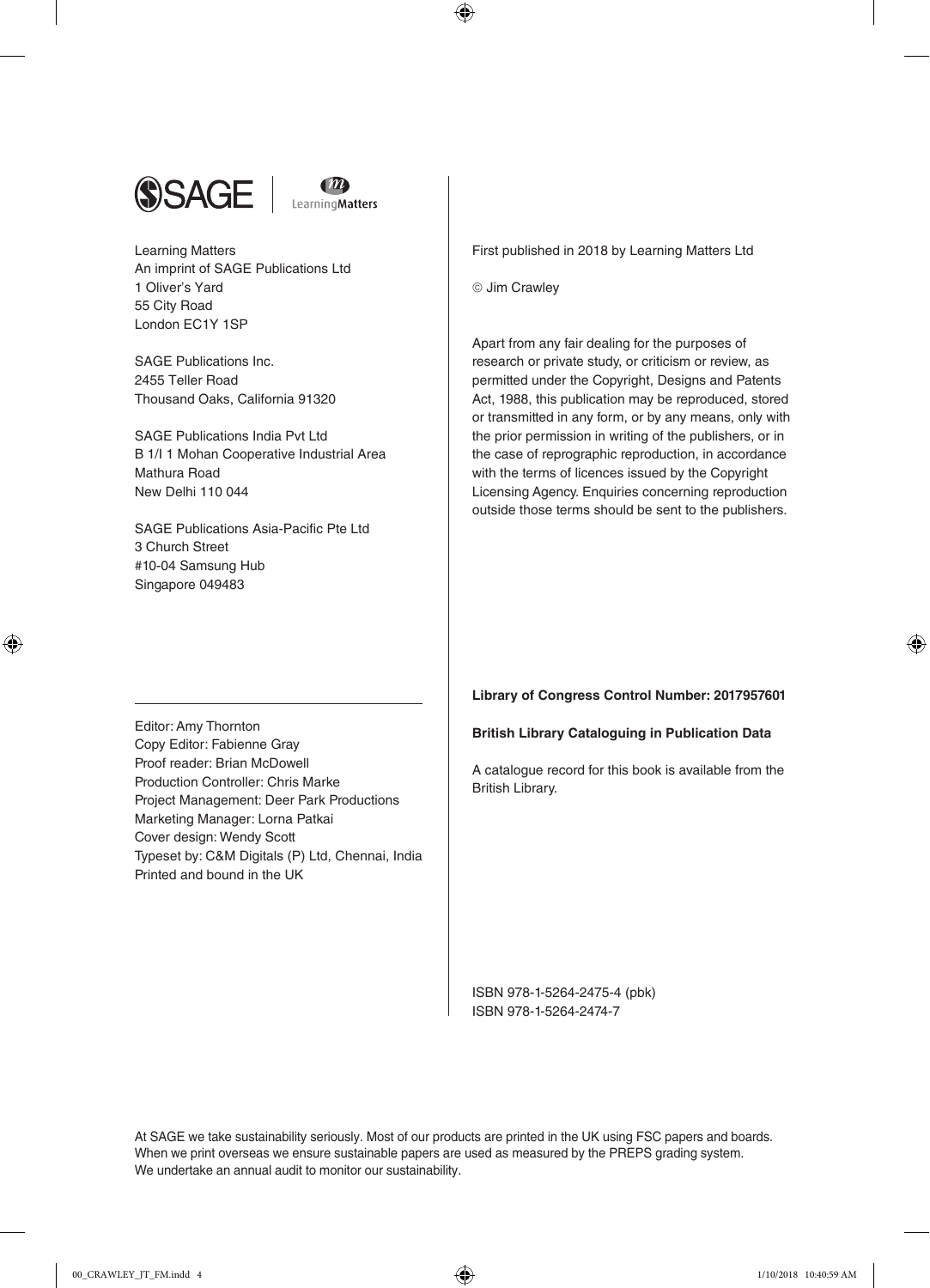# **Dedication**

 $\bigoplus$ 

To my eternally patient, beautiful and totally people-centred Jan who makes every day worthwhile.

 $\bigoplus$ 

 $\overline{\phantom{a}}$ 

 $\bigoplus$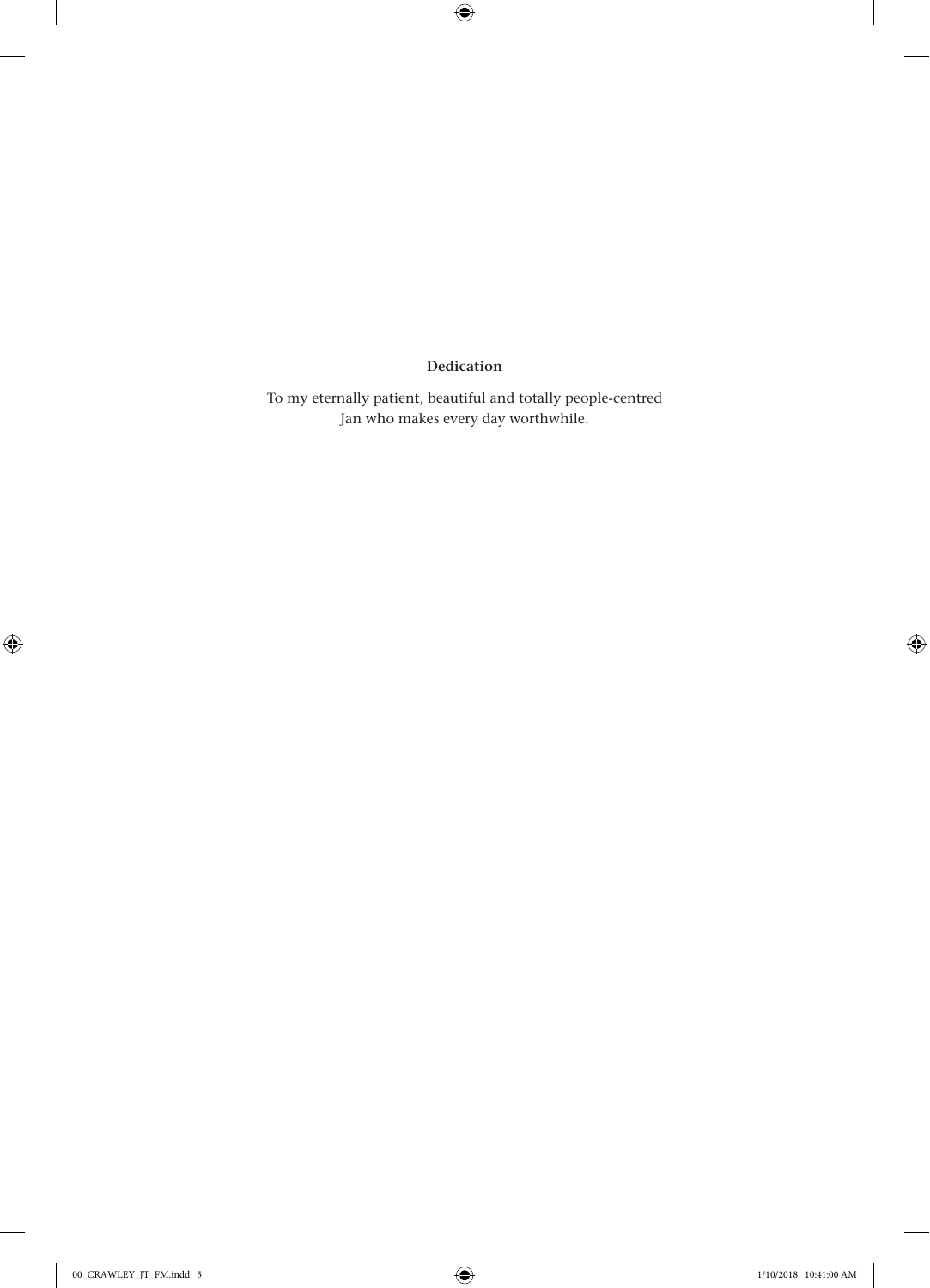

 $\overline{\phantom{a}}$ 

 $\bigoplus$ 

 $\bigoplus$ 

 $\overline{\phantom{a}}$ 

 $\bigoplus$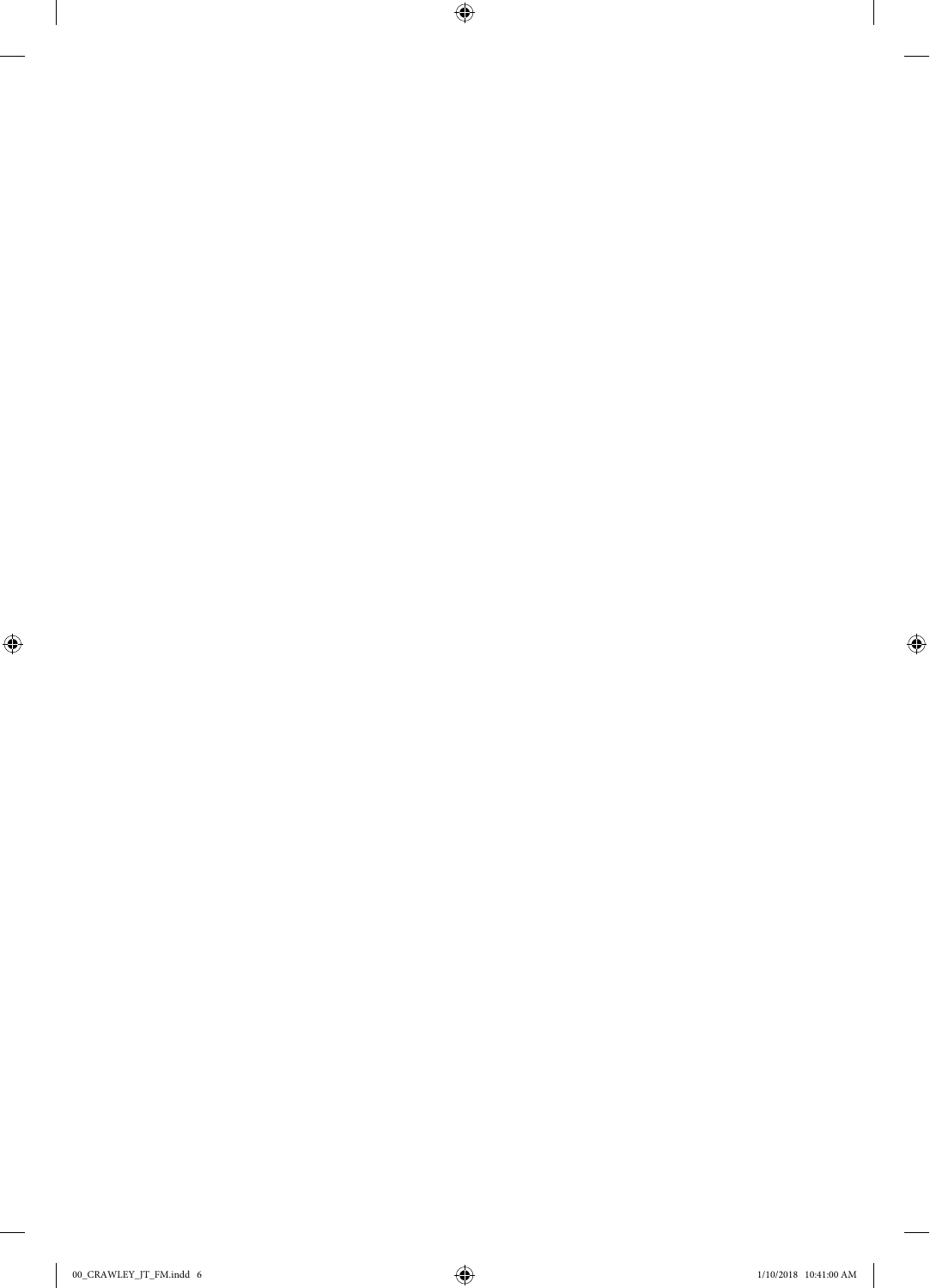# **Contents**

 $\bigoplus$ 

| About the author<br>Acknowledgements<br>Glossary |                                                                 | ix<br>xi<br>xiii |  |                                                         |              |
|--------------------------------------------------|-----------------------------------------------------------------|------------------|--|---------------------------------------------------------|--------------|
|                                                  |                                                                 |                  |  | Introduction                                            | $\mathbf{1}$ |
|                                                  |                                                                 |                  |  | Part 1 Introducing people centred teaching and learning | 7            |
| $\mathbf{1}$                                     | Introducing people-centred teaching for connected professionals | 9                |  |                                                         |              |
| 2                                                | What did learning theories ever do for me?                      | 21               |  |                                                         |              |
| Part 2 Just teach                                |                                                                 | 43               |  |                                                         |              |
| 3                                                | Just teach 1 – Building and keeping trust                       | 45               |  |                                                         |              |
| $\overline{4}$                                   | Just teach 2 – Be organised                                     | 61               |  |                                                         |              |
| 5                                                | Just teach 3 - Be connected                                     | 75               |  |                                                         |              |
| 6                                                | Just teach 4 – Come together and stand together                 | 87               |  |                                                         |              |
| Part 3 Just keep teaching                        |                                                                 | 99               |  |                                                         |              |
| $\overline{7}$                                   | Just keep teaching - teaching and learning careers              | 101              |  |                                                         |              |
|                                                  | References                                                      | 121              |  |                                                         |              |
| <i>Index</i>                                     |                                                                 | 127              |  |                                                         |              |

 $\overline{\phantom{a}}$ 

 $\bigoplus$ 

 $\overline{\phantom{a}}$ 

 $\bigoplus$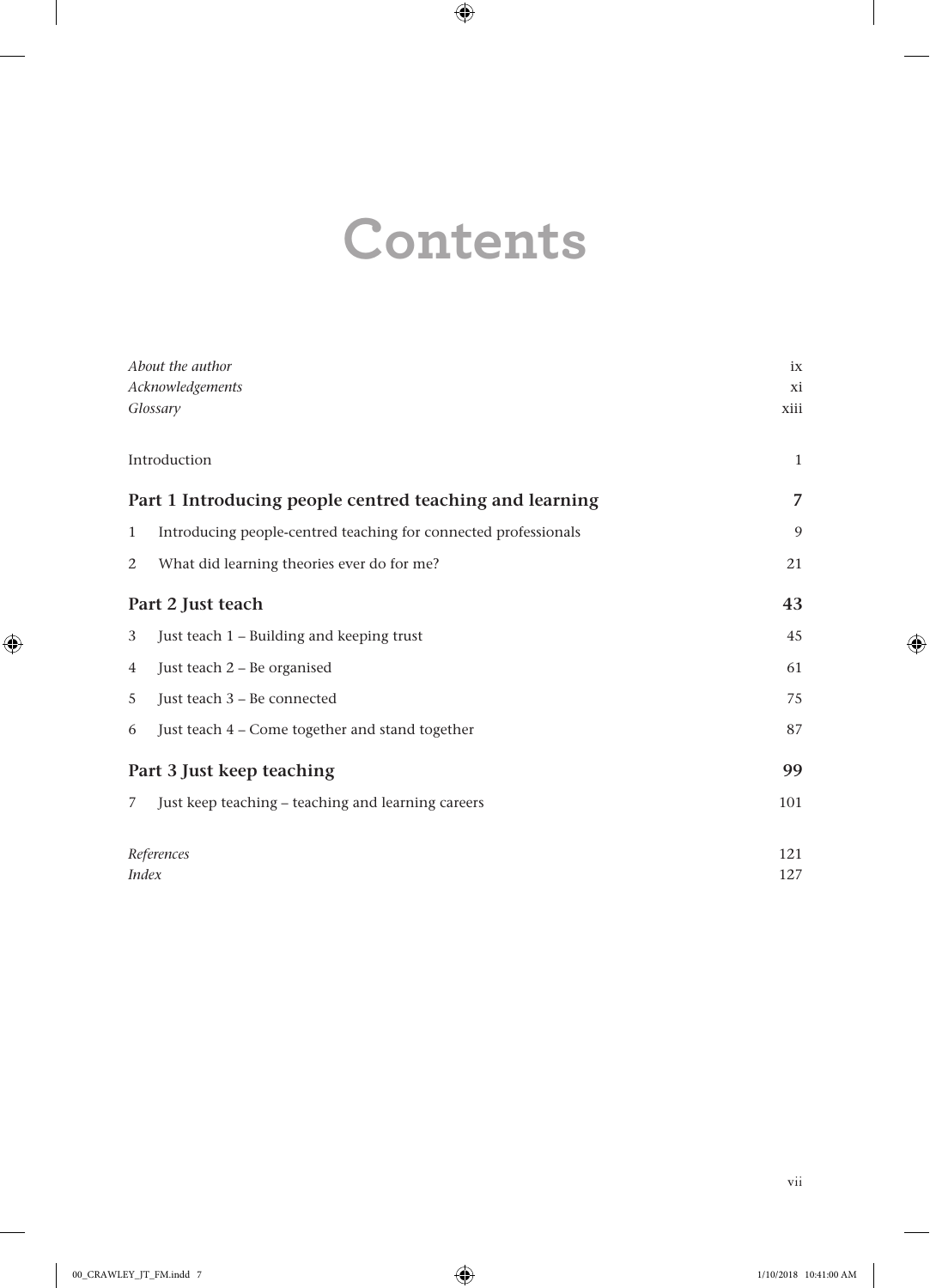# **Chapter 3**

⊕

# **Just teach 1 – Building and keeping trust**



Weare (2004: 10) advises that we should 'build up trust' as 'the bedrock of [learning] relationships'. This chapter provides more details on the approaches and practical strategies for building trust between teachers and students, between and among students, and between teachers and other teachers. This is the anchor of people-centred teaching and the techniques involved are central to the practical connection of a connected professional.

# **Building trust**

⊕

Building trust with your students includes developing empathy, positive use of emotions, establishing and supporting positive self-concepts and engaging positive motivation. Building trust will help support participation in 'acts of connection' and can help our students to achieve 'golden moments'. That same trust can also help us to remember (if we needed a reminder) that we all (students included) have bad days, or 'troubled times' but that trust can help us all to better manage and survive the bad days. Also crucially, if the learners can't trust the teacher, they are less likely to take the risks or accept the challenges which lead to successful learning.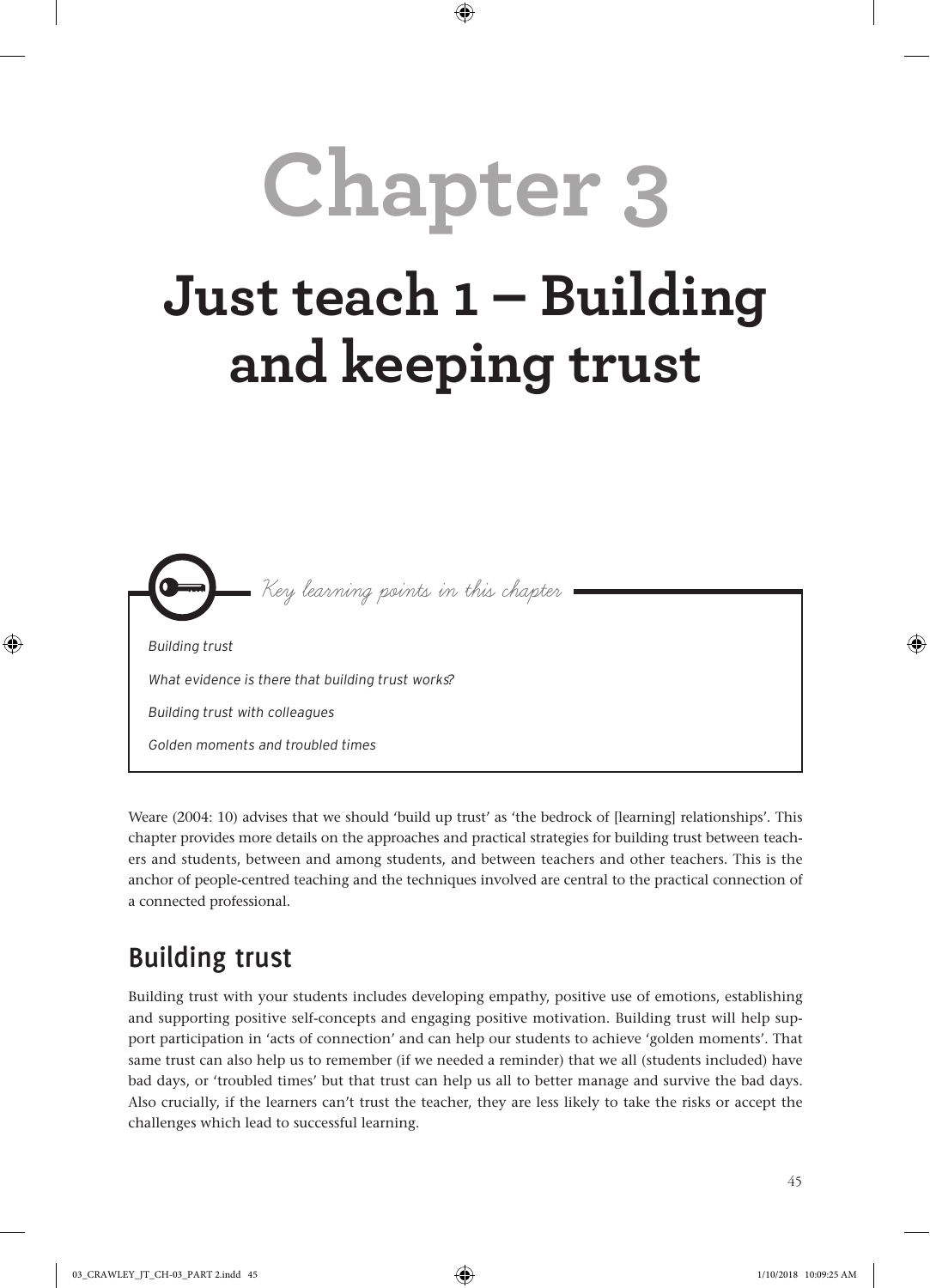

### Rogers' core conditions that facilitate learning

Let's firstly remind ourselves of Carl Rogers' core conditions that facilitate learning. They are realness in the facilitator of learning; prizing, acceptance, trust; and empathic understanding. These are the 'attitudinal qualities that exist in the personal relationship between the facilitator and the learner' (Rogers, 1990: 305). To demonstrate those qualities you need to be able to:

⊕

- show yourself as a person to your students, not a distant figure
- respect, accept and value each of your students as a worthwhile human being, faults and all
- actively show that you are aware of, take account of and understand how your students feel, and what it is like to be in their shoes.

Some teachers will naturally possess some or all of these qualities, and others may not. I hope you have some of them, as teaching will be hard going without them! It is possible, with training and support, to develop and learn the skills and understanding needed to build trust with your students, and the next section of this chapter provides examples and activities to help that process.



⊕

# The skilled helper – Gerard Egan

Gerard Egan is a professor of organization studies and psychology at Loyola University of Chicago. He describes the skills we as professionals need when supporting other people as 'helping skills'. Egan was influenced by Carl Rogers, and produced some really useful ideas and practical guidance which can help us to build a trusting learning relationship with our students. Egan (1994) produced a 'three stage model of helping', and the three stages are:

- 1 Exploration where am I now?
- 2 New understanding where would I like to be?
- 3 Action how can I get there?

To successfully achieve your potential, Egan argues that you need to move through these three stages constantly, although you may not always successfully negotiate all of them every time. As a teacher, you can help your students to progress through these stages, but you need 'helping skills' to do so, and these are:

• Attending – showing visibly that you are paying attention to your students as individuals and as a group. This can involve making eye contact, being relaxed with them and making use of positive body language.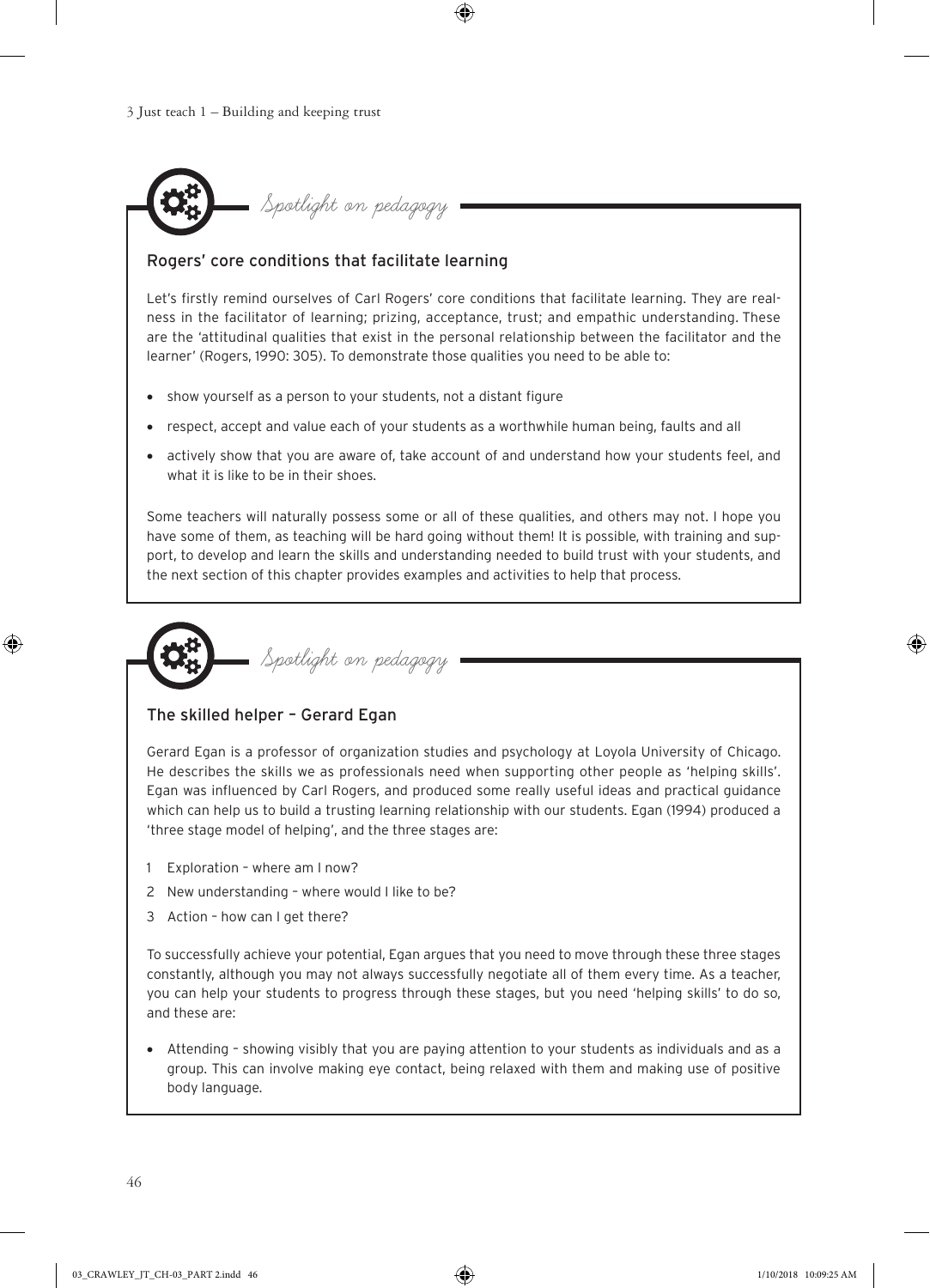• Active listening – paying close attention to, and acknowledging the thoughts and feelings of your students.

⊕

- Reflecting mirroring what your students are feeling in a way which helps them to recognise the consequences of their thoughts and feelings.
- Encouraging actively helping your students to think for and understand themselves.
- Questioning asking questions which will clarify and help students to focus on making their own choices and decisions, and acknowledging the possible consequences.

# **Developing helping skills – two examples**

# **Active listening**

⊕

When you are talking something over with your students, you can help first of all by really listening to what they have to say. By giving your full attention to that individual person, and concentrating on what they are saying, you help them to feel accepted and understood. This way of listening also stops you from taking on the burden of trying to find answers for them. Active listening is very different from normal social conversation, where we are often waiting for someone else to finish talking while planning what we are going to say next – and are mostly failing to hear what is being said in the meantime! This is quite often acceptable in everyday circumstances, but when someone is worried or unhappy, it can leave them feeling frustrated, left out, or even rejected. Really listening carefully to another person needs a great deal of concentration, and if you are thinking hard about your responses, only part of what they are saying can be taken in. So you need to try to hold back your own thoughts and judgements while listening, which is not always easy. The next act of connection gives you an idea of how difficult it can be, but also of how it is possible to learn active listening.



### Act of connection – say what?

This activity can be used to develop and discuss listening skills in teachers and in students. The activity below is as used with students.

- Students need to be in pairs, as well separated from other pairs as is possible. One student is A, the other is B.
- A has to talk to B for one minute on a subject of their choice, while B demonstrably does not listen.
- Then B does the same to A.

*(Continued)*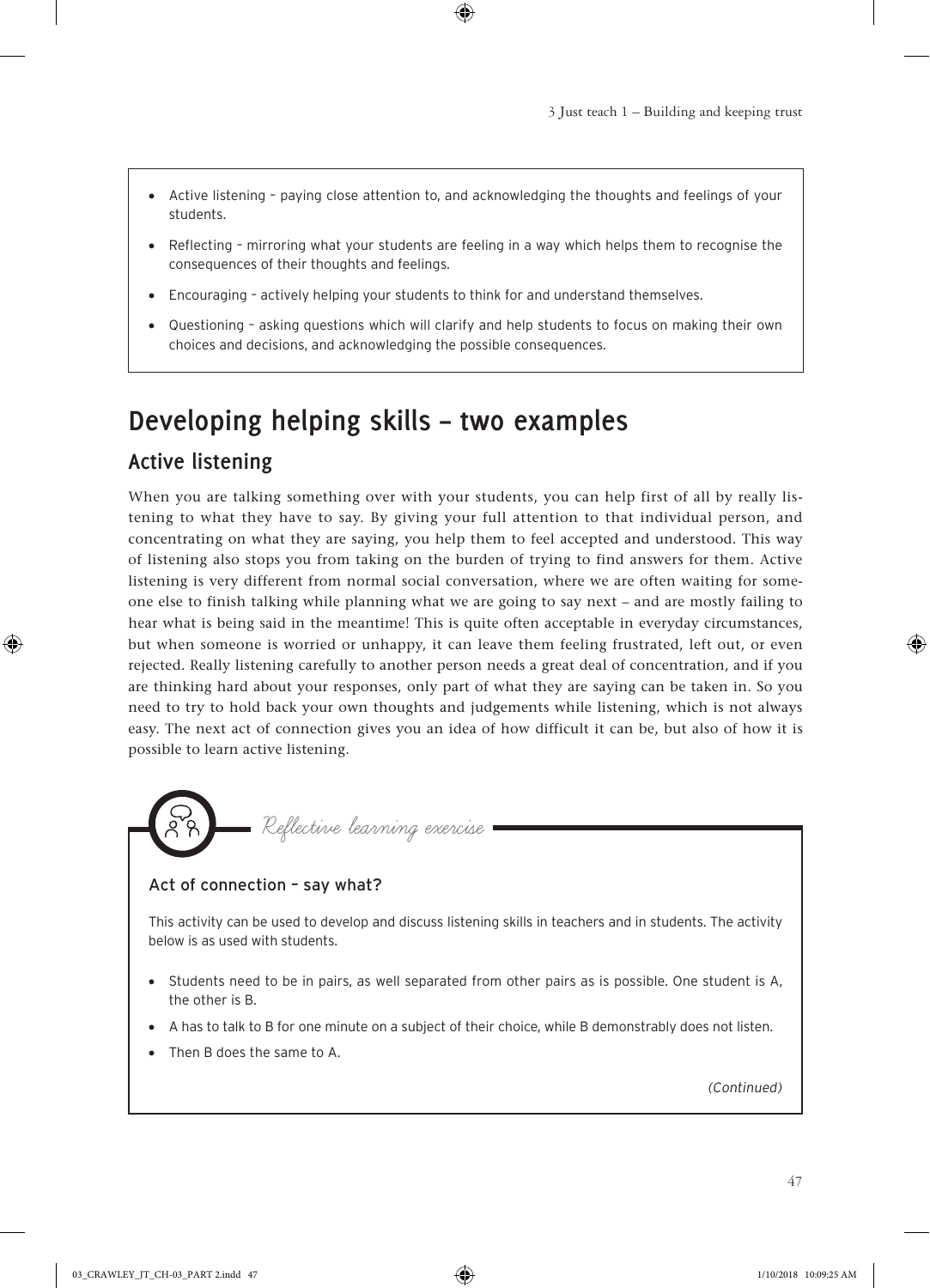#### *(Continued)*

Then A talks to B for one minute on a subject of their choice, while B listens carefully and shows they are doing so.

⊕

Then B does the same to A.

Note: the first part of this often ends in uproarious laughter!

• Then in pairs, discuss how you know when someone is listening/not listening, and what relevance that has to them as students, and to you as their teacher.

As always, try to make ongoing use of this type of activity, rather than as a one off. Points to follow up for students and teachers will always arise, so you need to make sure that you as teacher and your students take responsibility for any decisions taken and follow them through.

# **Questioning**

⊕

Questioning can help to clarify matters and help people to think more carefully about what they have said and done. It can also help them move forward from that and find ways out of difficult situations or find solutions to difficult problems. The skilled helper can use questioning, combined with active listening, in a range of situations and circumstances, such as to identify positives where learning has taken place but students have not recognised this, and to help clear up misconceptions.



Reflective learning exercise

# Act of connection – question time

- Give your students a topic to be a focus for questioning. This could involve big topics such as 'technology in the modern world' or 'world poverty', or smaller or more local topics such as 'last week's reading' or 'the college', or any topic which is part of the course of study.
- Split the students into groups, each with flipchart paper and pens.
- Students generate questions relating to the topic within a set time limit (five or ten minutes), and put them on the flipchart.
- No answers or opinions are allowed, just questions about the topic from different angles.
- Share and discuss the results, and use them to build some answers and/or courses of action.
- Ensure all students get copies of the results.

These two acts of connection can start to build trust from teacher to student, student to student and student to teacher, and using them is part of using helping skills. In addition, topics which are relevant for the subject being taught are being covered, but in a highly student-centred manner.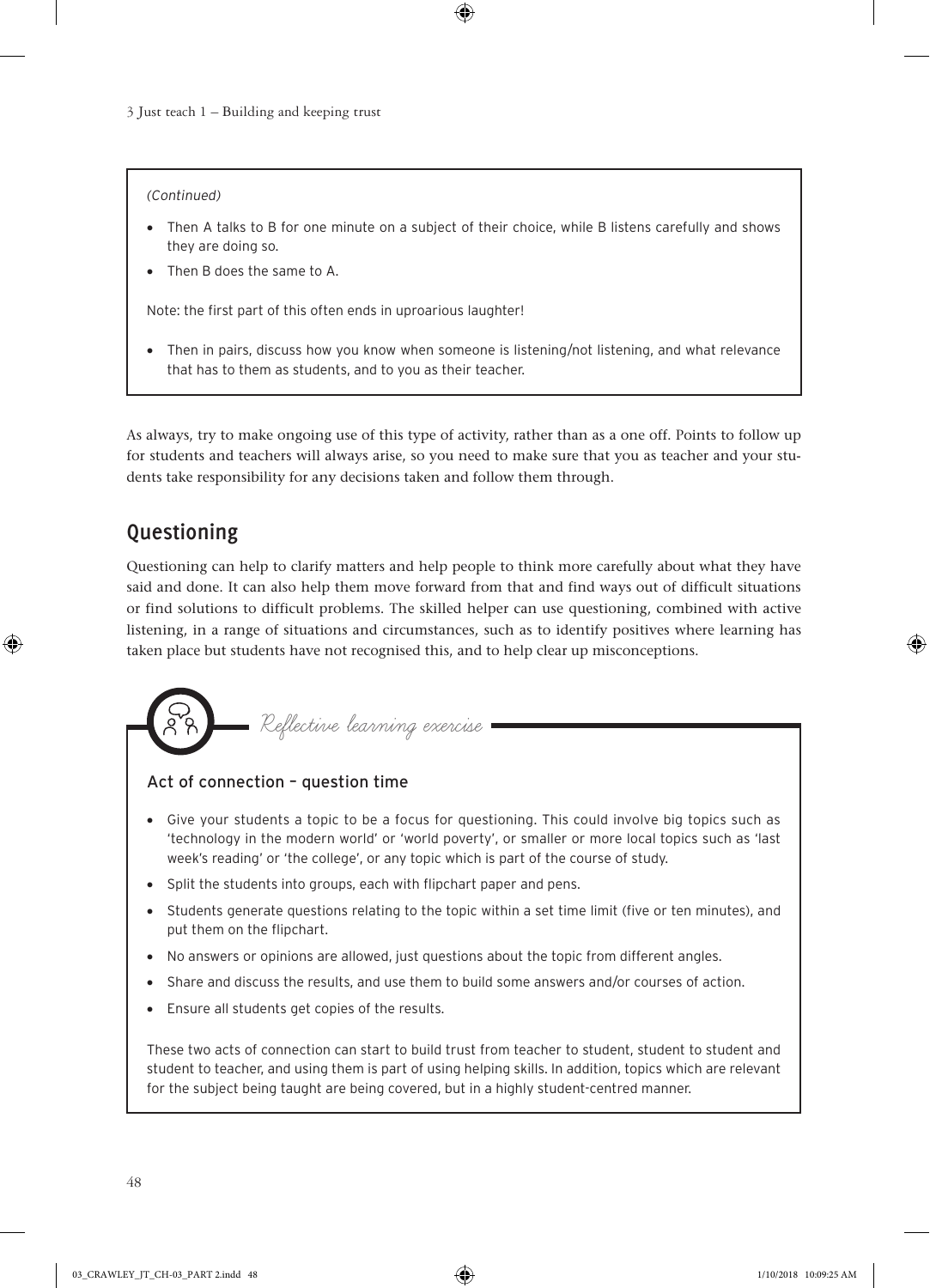

# Brandes and Ginnis – classroom management strategies for student-centred learning

Brandes and Ginnis have one particularly useful section in their 1996 book where they summarise 14 'basic management strategies which can form the foundation of a student-centred classroom' (Brandes and Ginnis, 1996: 32). I believe all teachers will find something useful in these strategies, so have included an adapted version of those strategies here. All of these strategies have principles for building trust embedded within them.

⊕

- 1 The circle spend at least some time with your group sitting in a circle (a circle which includes you). See the act of connection following this section for more on this strategy.
- 2 The round provide opportunities for each person in the circle to make a contribution, and for all to have done so before anyone comments on any of the contributions. Students are allowed to 'pass' if they do not wish to comment. This provides an opportunity to contribute in an atmosphere where all contributions are valued.
- 3 Listening skills the use of active listening as already described earlier in this chapter.
- 4 Wordstorming (called 'brainstorming' in 1996, and long since changed) the students are asked to come up with as many ideas as they can in a short time, and the person asking (teacher or student) writes them down as fast as they can until the pace of words being generated slows. This is a really good way of generating lots of ideas quickly.
- 5 The waiting game when you want to gain the attention of your group, just sit quietly until everyone in the room also does so. You do need to have agreed this as a strategy with your students first, and it means that they are taking responsibility for paying attention.
- 6 Ground rules work with the students to produce an agreed set of ground rules for your sessions, which all members of the group agree on. The intention is that students and teachers are more likely to stick to ground rules and self-manage their own group dynamic if they have agreed the ground rules themselves.
- 7 Sabotage firstly ask students to share their thoughts on how they could sabotage the learning in your sessions if they wanted to, and discuss why, when and how this could happen. When students are disruptive or uncooperative, you can then ask the group who they think is involved in some sabotage at that time, and this can lead to self-management of disruption by the students and reduce the chances of sabotage over a period of time.
- 8 Assertiveness use of the well-known 'broken record' technique with your students (although, of course, modern technology has rendered the term 'broken record' somewhat redundant) where you:
	- { state your point of view or request
	- { actively listen to the other person's point of view
	- { calmly restate your own
	- { actively listen as before
	- $\circ$  continue as with a 'broken record' with repetition of the idea and process.

*(Continued)*

⊕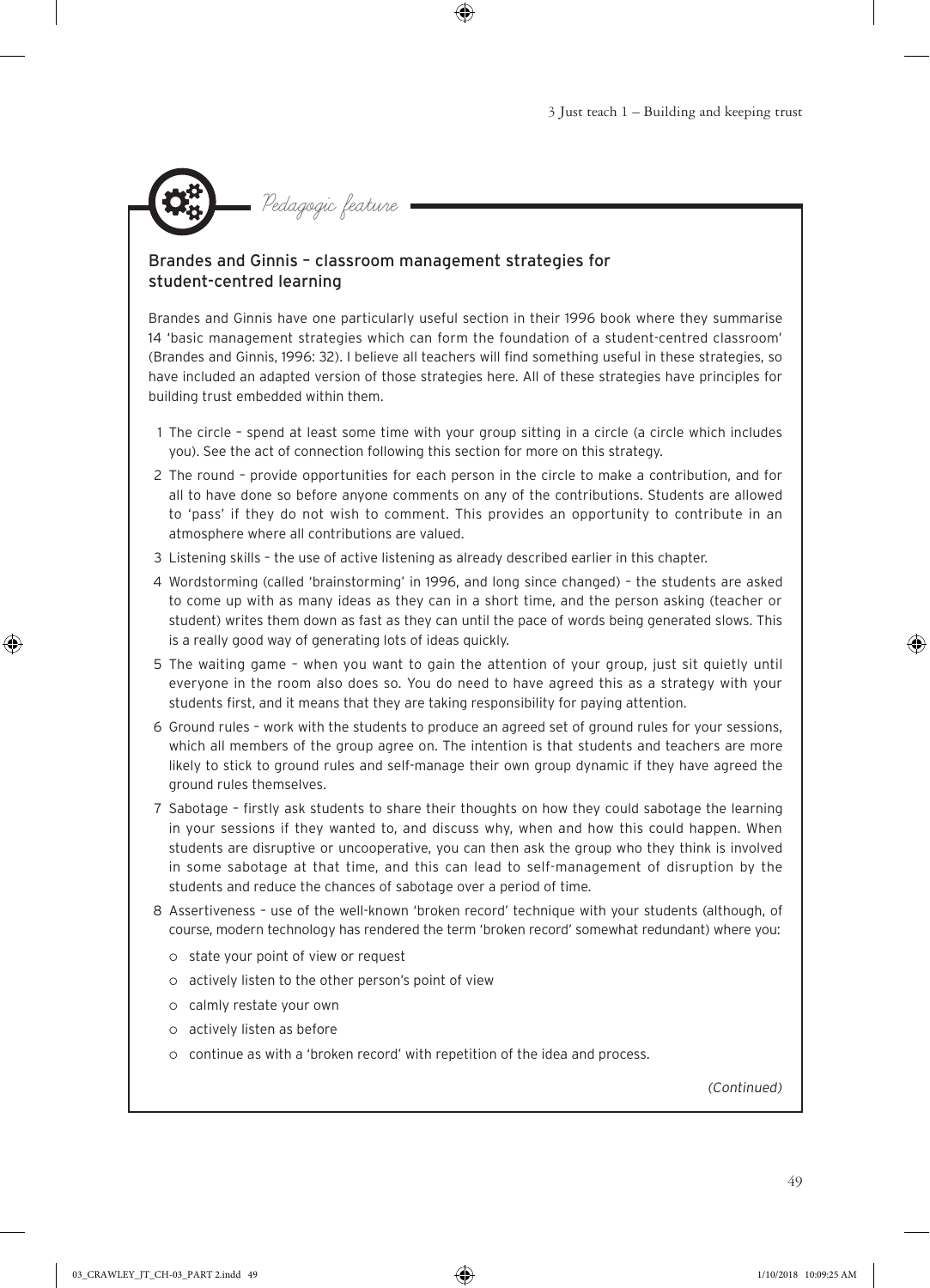#### *(Continued)*

When you need to positively assert an idea or point in discussion or conversation but do not wish to lessen the value of a different perspective, this strategy can work well. Students can also use it to build confidence.

⊕

- 9 Games there are many educational and other topics which can be enlivened by games, and they can also help build group cohesion at an early stage of working with a group. A game can address a theme from a different perspective; offer a ready-made opportunity for student participation; provide a burst of fun and energy to enliven your session; and can be another way of rapidly drawing together ideas, thoughts and understandings from a range of perspectives.
- 10 Open discussion the word 'open' is crucial here, as the key point of this type of discussion is that it is student managed: that is the students decide and agree on the topic, prepare and carry out the discussion, and manage it themselves without any teacher intervention. Open discussions can sometimes be slow to get started, but can draw in those who often are too shy to contribute, and draw out what students really think, know or understand about a topic or theme.
- 11 Affective learning skills this is about recognising the presence of emotion in and beyond the teaching context, acknowledging your and your students' attitudes and values towards the subject and other things, and allowing for these affective areas in your sessions. It does require the teacher, and indeed the students, to develop their helping skills, but it can result in a safe space for students to speak freely and receive support from each other and from the teacher in a way which powerfully builds trust.
- 12 Telling the truth this is about realness and being yourself with your students, and in essence about honestly explaining why and how the teaching and learning works, and how they can get the best from it, including when you believe it will be more challenging and difficult.
- 13 Ask them this is about asking your students, and features in one of the following acts of connection.
- 14 Valuing mistakes mistakes always happen, and even teachers make them sometimes! This needs to be acknowledged, but also needs to be discussed and reflected on with and by your students, so that we can all learn from our mistakes, and be helped not to make them the next time.

These types of strategies and approaches can contribute significantly to developing trust and the more positive self-concept and motivation of students from the start of your interactions with them. They are all located within the practical connection of the connected professional, but are also relevant to the democratic and civic connection in their intention to develop a democratic learning community.



# Act of connection – learning circles

Every now and again, depending on how often you see your students, ask everyone present to sit in a circle. The aim is for everyone to feel this is a safe place where people can express opinions and speak freely, with no right or wrong answers, and where everyone will let everyone else speak.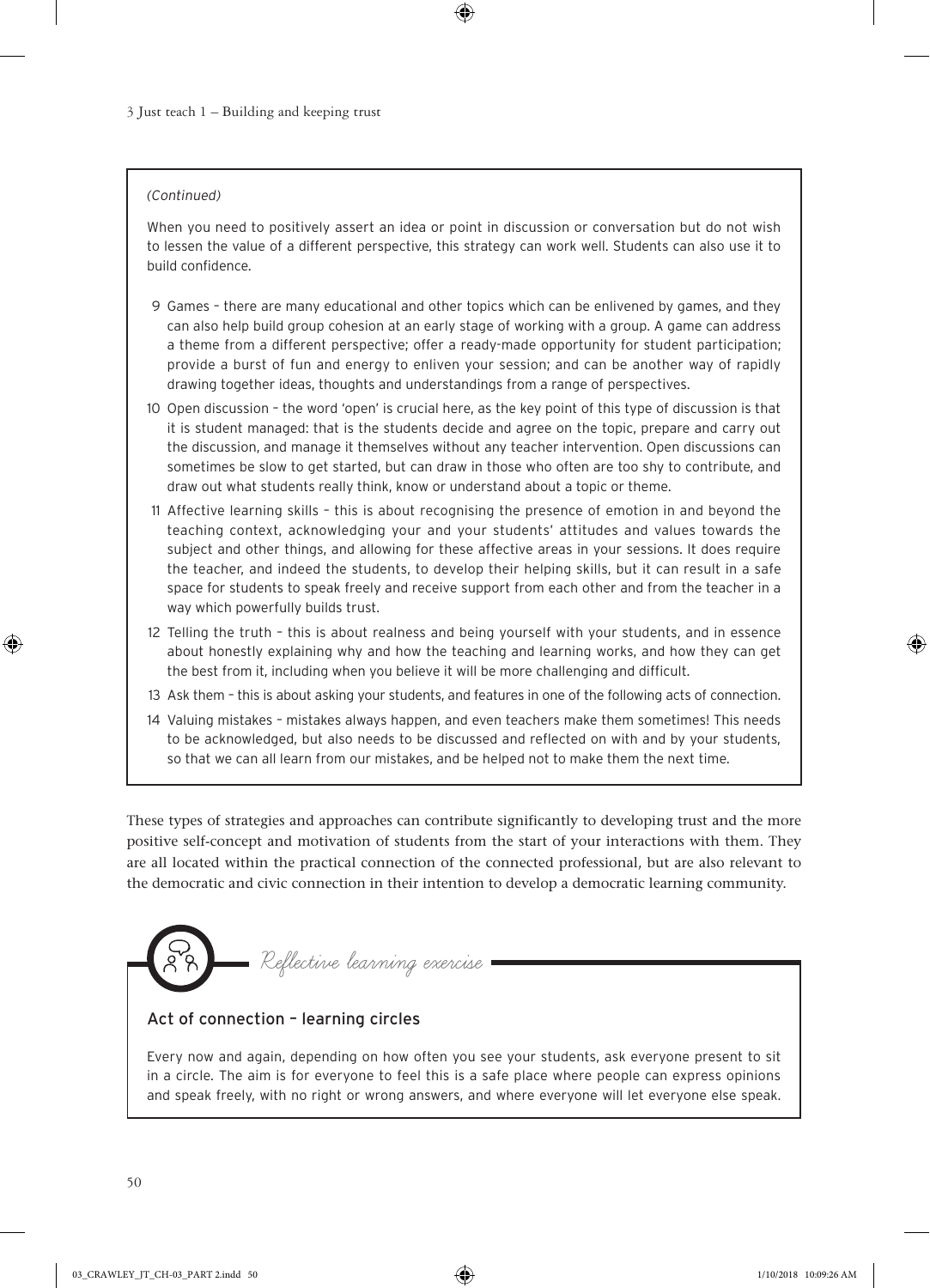Contributions are encouraged but voluntary and all those in the circle (including the teacher) respect what everyone else says.

The advantages include:

- everyone can see each other, hear each other and make eye contact
- speaking to each other becomes easy
- listening to each other actively is more possible
- the teacher is visibly a member of the group
- all are equal with no barriers
- a group feeling develops
- non-attentive behaviour becomes difficult.

The disadvantages include:

⊕

- students may feel exposed and shy at first
- the way the learning space is configured may make rearranging the furniture difficult.

# Act of connection – ask them

You should not make all the decisions about learning if you are a people-centred teacher. Some decisions should belong to the students, so ask them questions such as:

- How can we all manage this assessment?
- Who will tell us about the progress they are making?
- What parts of it are worrying you?
- What can we do to help with this problem?
- How can we help those who are not feeling safe enough to participate?

In order to help this strategy succeed, you need firstly to show your students that you do listen to and act on their ideas when they come up with their own answers, and that the trust in the group is strong enough to make asking them work. Once they recognise that you do value and take note of their opinions and ideas, students normally begin to take more responsibility for themselves and their learning.

# **What evidence is there that building trust works?**

# **The Education Endowment Foundation (EEF)**

Chapter 2 provided examples of some of the thinking used in people-centred teaching, how the ideas have been used in practice and how their benefits have been evaluated. There are two particularly good sources to reference when you are looking for evidence about different teaching approaches, strategies and methods. One is the Education Endowment Foundation (EEF), which is one of the best known educational organisations evaluating education and how it works. The EEF evaluates evidence of learning gains, publishes these evaluations, and funds research to find out and test what does work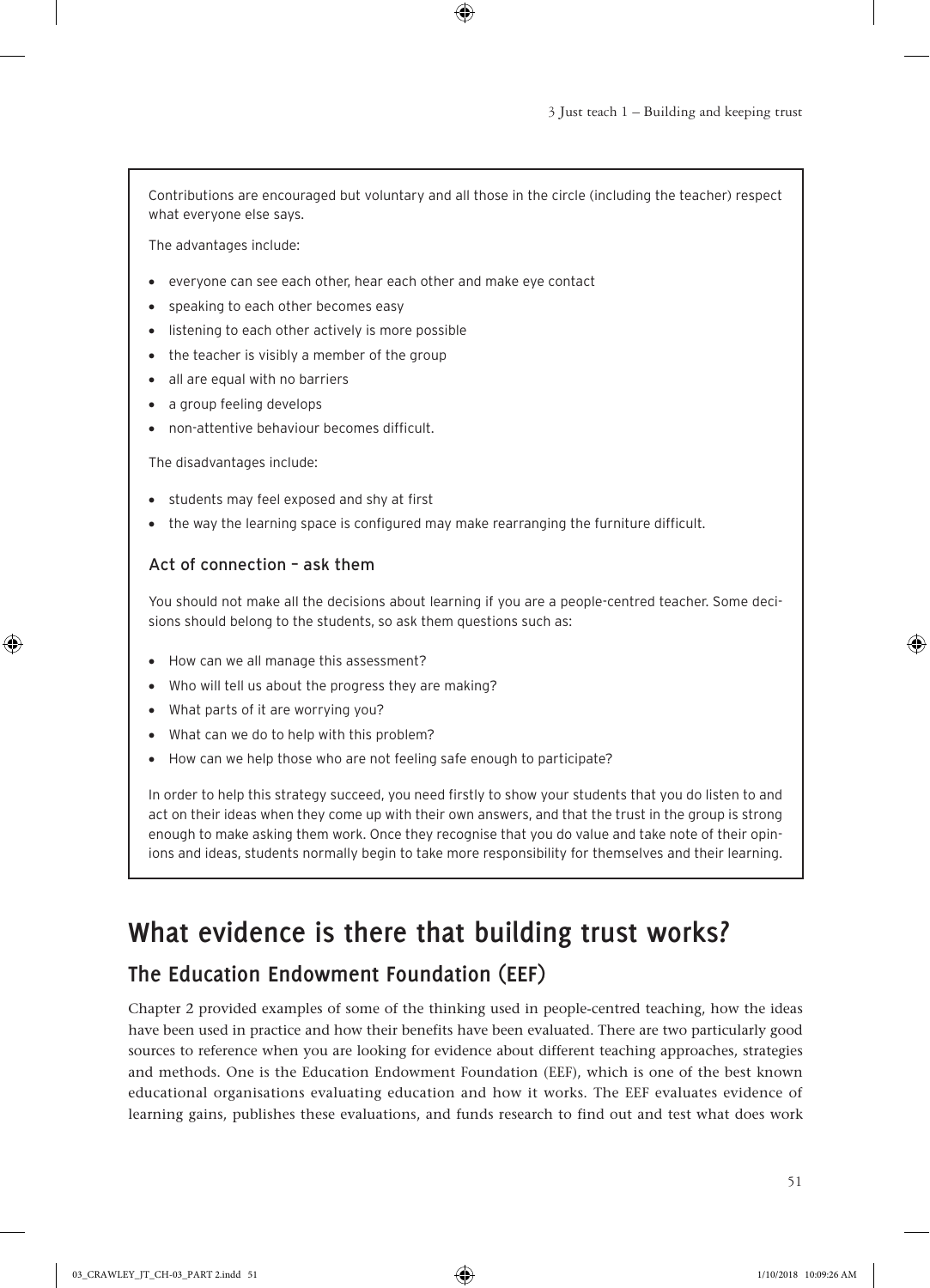in teaching, and what does not. There is much talk about 'evidence-based practice' in education, and much worry about reducing education to a set of toolbox principles, but the EEF takes a rigorous and thorough approach to its work, and is an excellent place to access evaluations about a wide range of aspects of school education. The EEF, as with many other large educational organisations, has largely neglected FE up until now, but it funded its first research into 'post-16 education' in March 2017, and this will hopefully increase its reach into FE.

⊕

The EEF aims 'to raise the attainment of 3–18 year olds, particularly those facing disadvantage; develop their essential life skills; and prepare young people for the world of work and further study' (EEF, 2017a). There is not as strong a human focus as would be hoped, and too strong a priority on education for work perhaps, but it is useful nevertheless. The EEF evaluates evidence from studies in particular themes and draw conclusions based on the cost of the intervention, the strength of the research evidence, and the impact shown from the evidence on student achievement. The EEF has a particularly interesting strand of work called their 'Teaching and Learning Toolkit' which is described as 'an accessible summary of the international evidence on the teaching of 5–16 year olds' (EEF, 2017b).

# **Evidence-based teaching (Petty, 2006)**

The other source of evidence about different teaching approaches is Geoff Petty's book '*Evidence-Based Teaching'* (2006). The research used, again, mainly refers to schools, but I agree with Petty in arguing that the evidence is strongly relevant to FE. Even back in 2006, when this book was published (another edition was published in 2009), Petty was arguing that research into education had created 'an avalanche of information on what works and why' (Petty, 2006: ix). The book successfully marshals evidence relating to 'the strategies that are known to have the greatest average effect on student achievement, and to understand why these efforts work' (2006: 5). The more hard line approaches to evidence-based teaching have a lot to answer for, but Petty's version as laid out below is one I would recommend to people-centred teachers.

Evidence-based teaching does not dictate what you should do: it just shows you how best to achieve your own values, priorities and goals. You will still need to provide the creativity and judgement needed to decide on the best methods, and how to apply them in the context of your own teaching (2006: 5).



⊕

Spotlight on pedagogy

# Examples of people-centred teaching at work

The three examples of research reviews from the EEF Teaching and Learning Toolkit which follow have been selected because they are evaluations of approaches which are directly aligned to people-centred teaching. The EEF appoints teams of researchers to evaluate particular strategies and interventions, and reviews a significant amount of available research evidence, which are then evaluated against their cost, the security of the evidence and their impact on learner achievement. The selected examples all demonstrate a good balance between cost, evidence and impact. The examples are collaborative learning, peer tutoring, and social and emotional learning (SEL).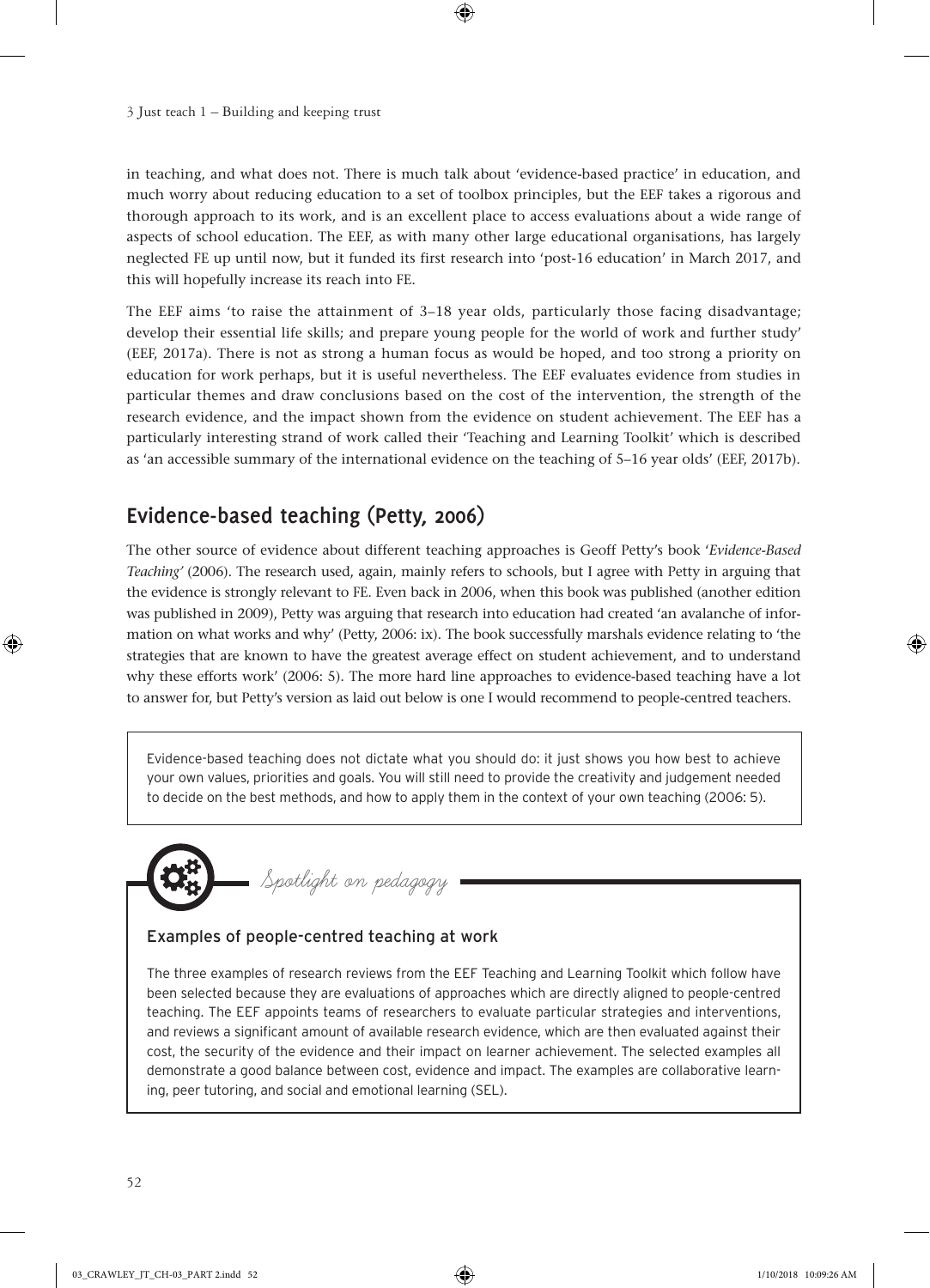#### *Collaborative learning*

EEF (2017c: 1) defines collaborative learning as 'learning tasks or activities where students work together in a group small enough for everyone to participate on a collective task that has been clearly assigned. This can be either a joint task where group members do different aspects of the task but contribute to a common overall outcome, or a shared task where group members work together throughout the activity.' The achievement gain in studies reviewed by the EEF is 'moderate', the cost 'very low' and the evidence 'extensive'. In EEF terms, this is a good example of what works. Collaborative learning though 'requires much more than just sitting pupils together and asking them to work together; structured approaches with well-designed tasks' and 'approaches which promote talk and interaction between learners' also lead to the best learning gains (EEF, 2017c: 1).

 $\textcolor{blue}{\bigcirc}$ 

#### *Peer tutoring*

⊕

EEF (2017d: 1) defines peer tutoring as 'a range of approaches in which learners work in pairs or small groups to provide each other with explicit teaching support . . . The common characteristic is that learners take on responsibility for aspects of teaching and for evaluating their success.' The achievement gain in studies reviewed by the EEF is 'moderate', the cost 'very low' and the evidence 'extensive'. In EEF terms, this is another good example of what works.

#### *Social and emotional learning (SEL)*

EEF (2017e: 1) defines social and emotional learning as seeking to improve 'the social and emotional dimensions of learning, as opposed to focusing directly on the academic or cognitive elements of learning. SEL interventions might focus on the ways in which students work with (and alongside) their peers, teachers, family or community.' The achievement gain in studies reviewed by the EEF is 'moderate', the cost 'moderate' and the evidence 'extensive'. In EEF terms, this is another good example of what works. It can also clearly be seen to align well with people-centred teaching, and particularly with the work of Katherine Weare which has already been introduced in Chapter 2.

Reflective learning exercise

#### Act of connection – using research evidence in your teaching

- Think of a small improvement you feel you could make in your own teaching which might improve the confidence, capabilities and achievement of your students.
- Take a look at the EEF's website and find one topic from their 'Teaching and Learning Toolkit' (https://educationendowmentfoundation.org.uk/resources/teaching-learning-toolkit) which could help you to create your own small 'act of connection'.
- By way of example, we'll use 'collaborative learning'. One of the courses you teach already has an assessed group presentation activity which you have wanted to update and refresh.

*(Continued)*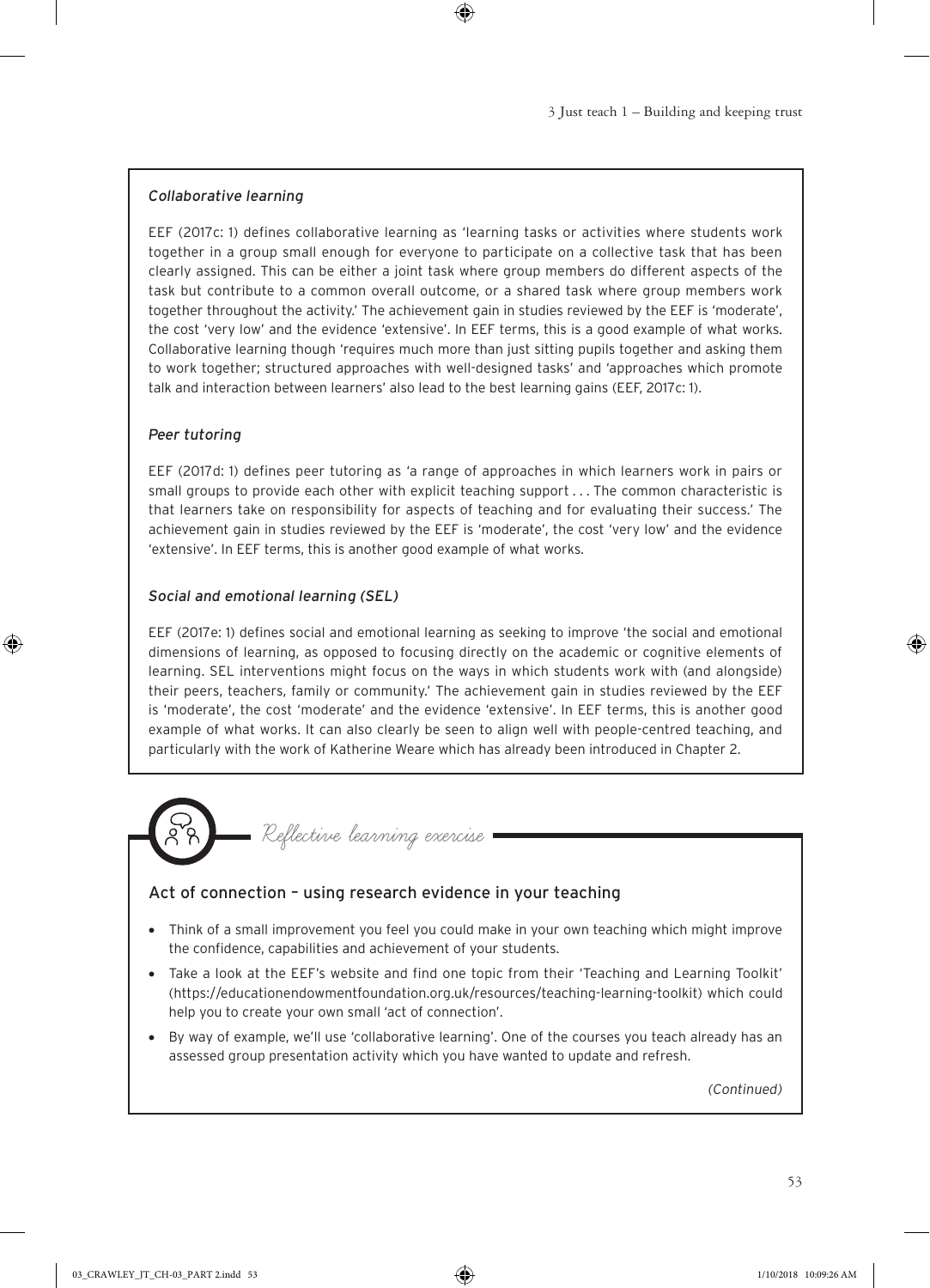#### *(Continued)*

• Carefully browse the evidence and examples on the EEF website and use them to help you in your redesign.

 $\bm \Theta$ 

- Put the first version forward to your students and seek their opinions. Finalise the changed assessment activity, and include in the next run of the course. Evaluate once results are in to include feedback from students and yourself, analysis of the results and comparisons with last year's results.
- Share the results with at least one other colleague.

Learning gains should have taken place, and you will have just experimented with people-centred teaching.

# **Building trust with colleagues**

Working with colleagues when it works well, has been described as 'a supportive alliance for the quest' (Wadkins et al., 2004: 77), and is itself a process of building trust and mutual respect, only it is taking place between teachers rather than students. Although teachers in FE rarely now team teach (that is more than one teacher collaborating to teach together – at the same time – on a single course), they are often part of a subject team or team for a particular qualification or cross-institutional function such as learning support or English and Mathematics.

Working in direct collaboration with colleagues does have its own particular advantages and disadvantages. The disadvantages include:

- the challenges of maintaining effective communication across a team
- creating, storing and accessing of resources used across the team
- students experiencing a mixture of weaknesses across a teaching team
- inconsistency of teaching approach and topic coverage and even, at times, teachers actively disagreeing about approach and content through their teaching.

The advantages include:

- a wider variety of teaching styles and viewpoints for the students to experience
- a richer learning experience for the students
- a mixture of experience and strengths across a team
- pooling of teacher expertise
- sharing of aspects of teaching responsibility and administration
- well moderated and more consistent teaching, assessment and achievement.

54

⊕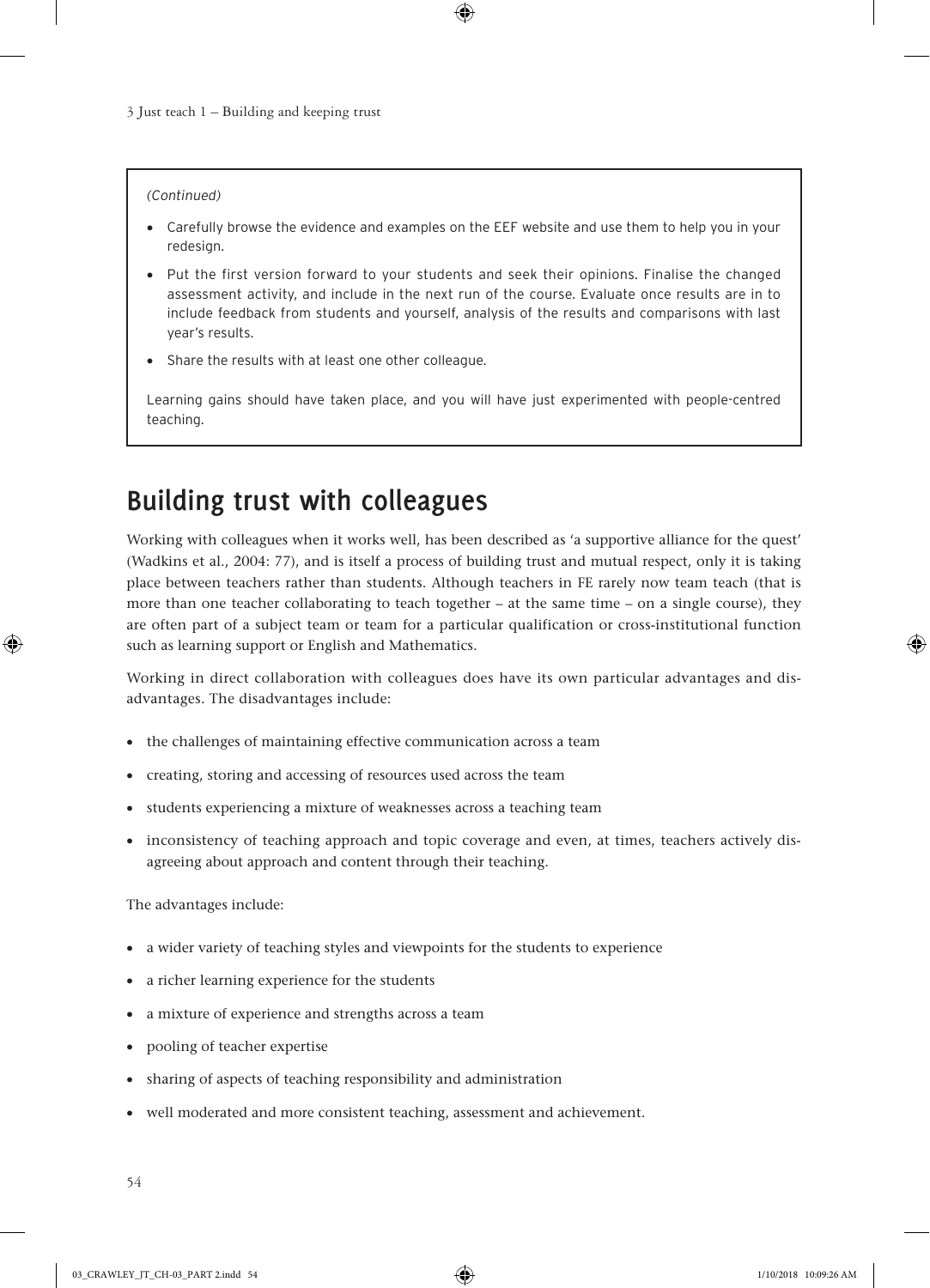Although there is not as much research to support the value of collaborative teaching as there is for collaborative learning, it is reasonable, based on the evidence, to expect good quality collaboration to help teachers improve individually and across teams (as we will consider further in Chapter 6), and for good quality collaboration to improve student achievement. Overall, as Wadkins et al. (2004: 93) suggest, we work collaboratively with other teachers because we 'enjoy the shared expertise, the interplay of teaching with another, having an alliance in the teaching experience, as well as the flexibility involved in sharing the duties.' But the strongest reason is perhaps because we 'enjoy the professional growth that occurs' and that we become the 'teacher as learner' (2004: 93).

⊕



# Act of connection – lets work together

Work with at least one other colleague:

- swap lesson plans for similar or the same teaching sessions
- identify the things you have, could or might use from the other person's plans and why
- consider one or two items you would not use and why
- produce another lesson plan together
- agree to visit and peer observe in the near future, and work together soon on another item.



# Building leadership trust

⊕

Among the many leadership approaches which have been researched, advocated, demonstrated and debated, one which has particular relevance to people-centred teaching is 'relational leadership'. This is not an entirely new idea, and is based on the notion that leadership is not just about individual leaders, but about a process which all are involved in. Relational leadership is about creating positive relationships and interactions within an organisation. Stephens and Carmeli (2015), in their study of relational leadership and creativity, argue that good workplace learning, creativity and productivity are fostered through 'mutually co-constructed interactions, rather than through the top-down influences' of leaders. They suggest that the positive, trusting and collaborative approaches used and fostered by relational leaders through 'respectful engagement' and 'readiness to learn' across all levels of the organisation are what motivate teams and individuals (Stephens and Carmeli, 2015: 6–7).

Stephens and Carmeli also found evidence that the respectful engagement involved fostered a greater sense of meaning for workers and greater motivation through greater autonomy. They conclude that, at its best, relational leadership results in 'mutual empowerment and growth' (2015: 27). Essentially this is applying the same thinking as we are proposing is used with students to get the best results, but applying it to FE organisations. Treat the staff as if you value, respect and listen to them, and they are much more likely to work well than if you don't.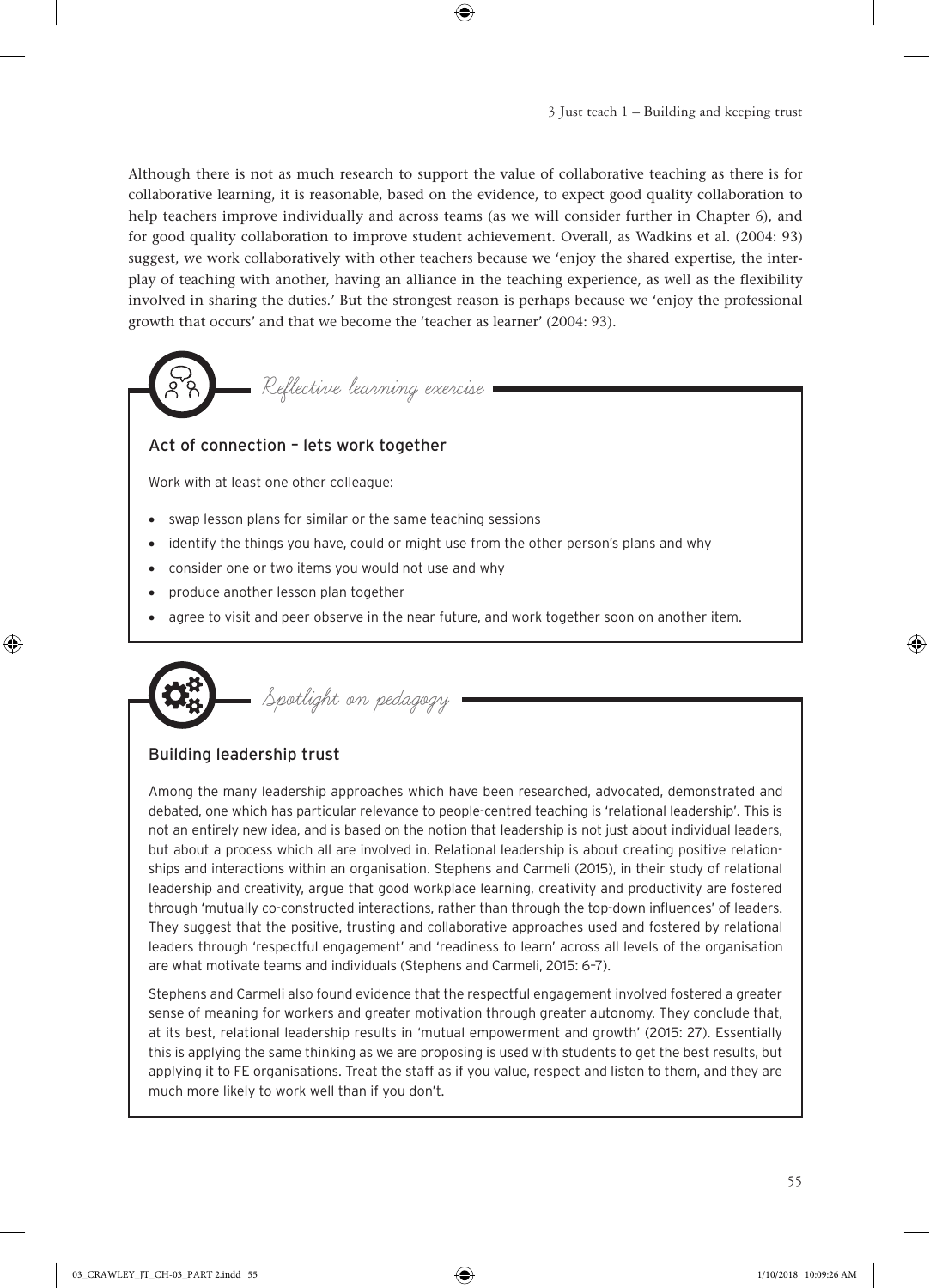

# Act of connection – one thing leads to another

By now you are probably thinking 'this sounds great, but how does it fit into the harsh environment of FE?' The answer is probably not at the top of your organisation. Where it can (and indeed does) fit, is within and across the subject team, learning support team, other cross organisational teams and administration teams. If and when you get the chance to lead a team remember the following advice. Remember Egan's helping skills? Why not use them with each other?

⊕

- In a staff or team meeting, or an informal get together of your team, propose an 'active listening' session. (Don't forget you have to listen actively too!)
- Each person in turn has two minutes to explain 'one thing they would like to change in the team'.
- The other participants listen carefully then ask clarifying questions.
- The group then has a general discussion to consider accepting the change, and it is then added either to the list of 'accepted changes', or list of 'changes not accepted'.
- All then discuss and agree what to do with the agreed change.
- The next meeting reviews changes accepted to see how they have worked.
- The not accepted list is reviewed periodically to see if any items should be moved to the list of accepted changes.

# **Golden moments and troubled times**

Lunenberg et al. (2007) use the term 'golden moments' to describe incidents within the day-today work of education which can help to demonstrate just what can be achieved from excellent teaching. This can happen in any teaching session and can be a golden moment from the teacher or the student. It is important to recognise and, if possible capture, those moments, as they can help teachers and students to reflect more deeply on their own teaching and learn from that reflection. There is some debate about the value of emphasising and capturing golden moments. Research from Freedman et al. (2005) finds evidence that this sharing and reflecting on moments to support reflection is not always productive, and that it also does not necessarily always lead to action from the teachers or students which will enhance or transform their practice or learning. Reale (2009) on the other hand, emphasises that modelling through golden moments is a twoway process where all learn from each other, and found a range of benefits with shared expertise and understanding between students and other students, students and teachers, and teachers and other teachers.

Overall I believe that highlighting golden moments, particularly student golden moments, is a good thing, but you do need to be aware of the sensitivities of those who perhaps do not have golden moments as often as others.

⊕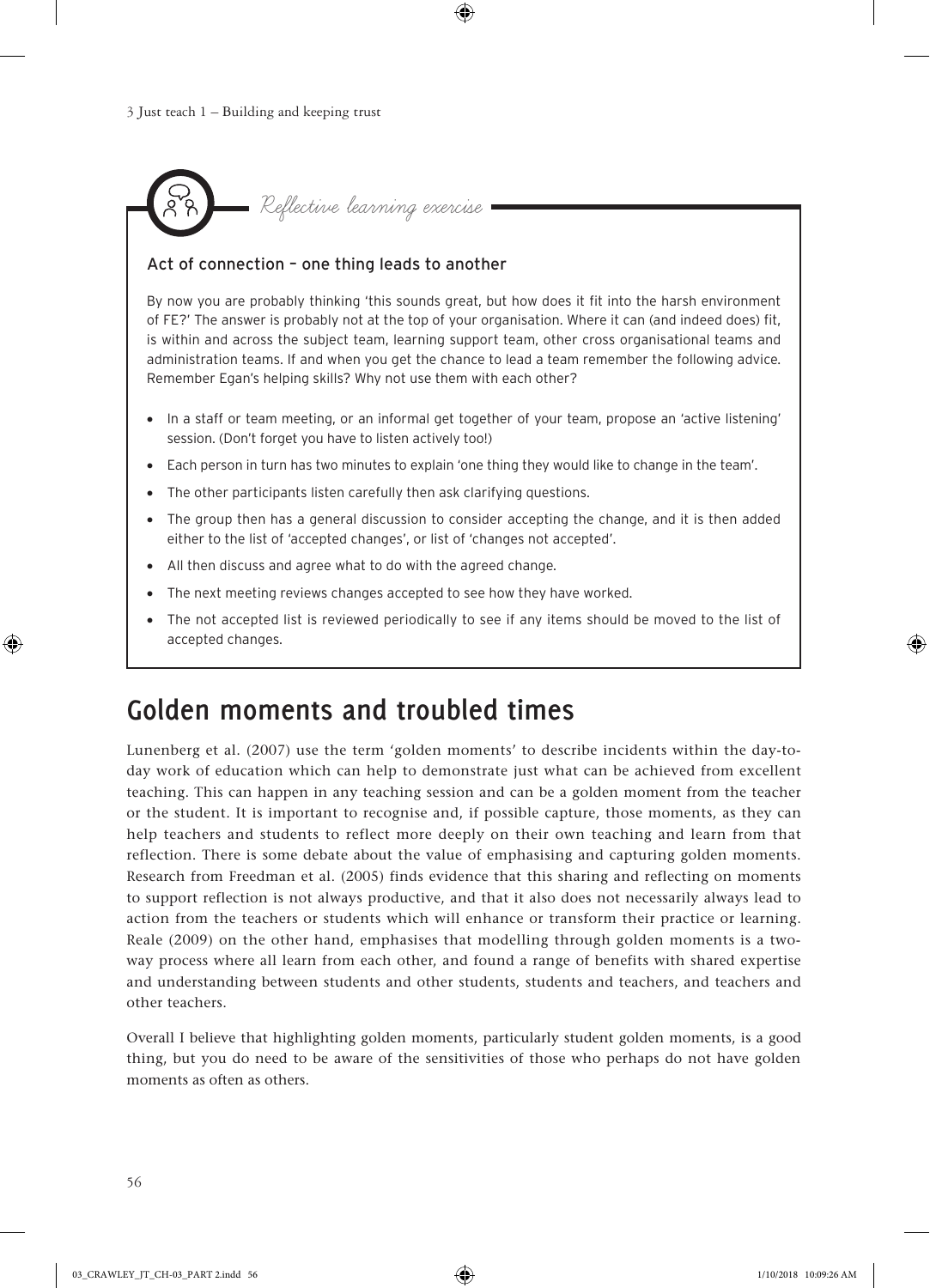

# Act of connection – golden moments

• Propose early in your course as part of the ground rules, that you will promote the idea of sharing golden moments during the year, and agree what this may mean (i.e. personal golden moments; learning golden moments; family golden moments etc.).

⊕

- Regularly ask your students for their golden moment/s of the week (ensure all students over a period of time do have opportunities to talk about their golden moments), and keep an informal record (perhaps on a cumulative PowerPoint) of the results.
- Towards the end of the year, review them all and celebrate what they meant then and what they now mean.

## Troubled times

Just as often as we may have 'golden moments' (or even more often sometimes) there are also 'troubled times', when someone, something or some group just didn't quite work out as all had hoped or intended. You've prepared your session well, using activities which have worked well before, but it just doesn't work. Your students are just about to get their results for their last assessment, and their minds are clearly not on the class; one student in particular is grumpy, uncooperative but not quite disruptive. These are all examples of 'troubled times' and of course there can be much more severe troubles than the ones mentioned here, including major disruption and even violence. I have found very little research on this area, but what little there is seems to agree that this can happen at times. Teaching and learning are not exact sciences, and one person's golden moment may even be another person's troubled time. The advice generally is to reflect carefully on the troubled time in the same way as a golden moment, and to include the students in that reflection, and for all concerned to learn from it. When it happens, you may have enough confidence in your capacity to adapt your teaching to change the session and perhaps even convert it to a 'golden moment'. Even Ofsted do not expect outstanding teachers to be outstanding all the time, and no one could be. When I have been a student myself I have also experienced troubled times, but have not let them stop me learning.



⊕

Reflective learning exercise

# Act of connection – troubled time

- Ask your student for their own examples of troubled times (be prepared to share your own).
- Why do they think they happened?
- What effect did they have?

*(Continued)*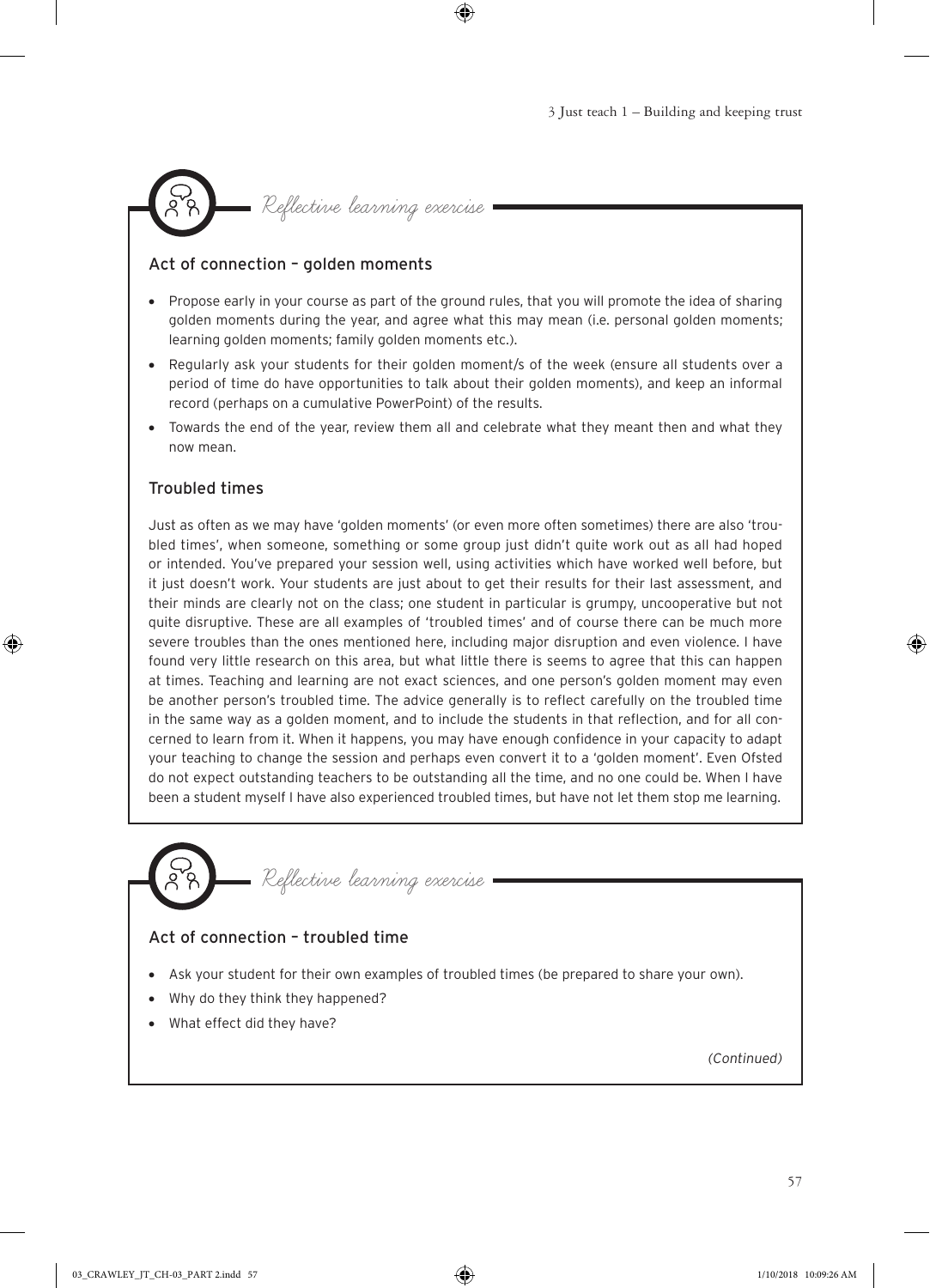#### *(Continued)*

- How could they have been different?
- How much difference do they make?
- How can they be avoided or positively managed?

Overall, with luck, you will have more golden moments than troubled times.

# **This chapter**

This chapter has taken us further into one of the key building blocks of people-centred teaching with a detailed consideration of building trust. A series of strategies and techniques, from thinkers including Gerard Egan and Brandes and Ginnis, which teachers can use were introduced and explained, and acts of connection are provided for you to make use of in your own teaching. There is good evidence that these strategies and teaching interventions do help to build student confidence, motivation, creativity and trust and impact on student achievement, and some of this evidence was explored in this chapter. Building trust through teacher collaboration and relational leadership are suggested strategies and ideas which teachers and their leaders could make positive use of, and the chapter closed by considering the value of golden moments in teaching and learning, and how to positively manage troubled times.

 $\bm \Theta$ 

# **Notes on further reading**

Brandes, D. and Ginnis, P. (1996) *A guide to student-centred learning*. Leicester: Nelson Thornes.

Another classic teaching text you should be able to access either online or via a second hand purchase. It should release your inner progressive teacher, and contains many ideas, activities and strategies which still very much have their place in the current version of FE.

Education Endowment Foundation (2017b) 'Teaching and Learning Toolkit'. [online] at https://education endowmentfoundation.org.uk/resources/teaching-learning-toolkit/ accessed 02/08/17

Despite the current almost complete absence of FE research, this organisation and website does have much content which is worth regularly returning to. Browse and compare what you think works with what they think works, and see their approach as a rigorous and highly professional way of developing and carrying out research, and evaluating its benefits and disadvantages.

Geoff Petty – his own website: http://geoffpetty.com

Geoff is one of the best known and respected names in FE, and his website provides some very useful downloads and resources which you will find useful. The message from Geoff on the home page is for teachers to 'enjoy experimenting with these methods but don't expect to use them perfectly straight away. Make sure you understand why they should work, and adapt your use of them until they begin to work well' (Petty, 2017).

⊕